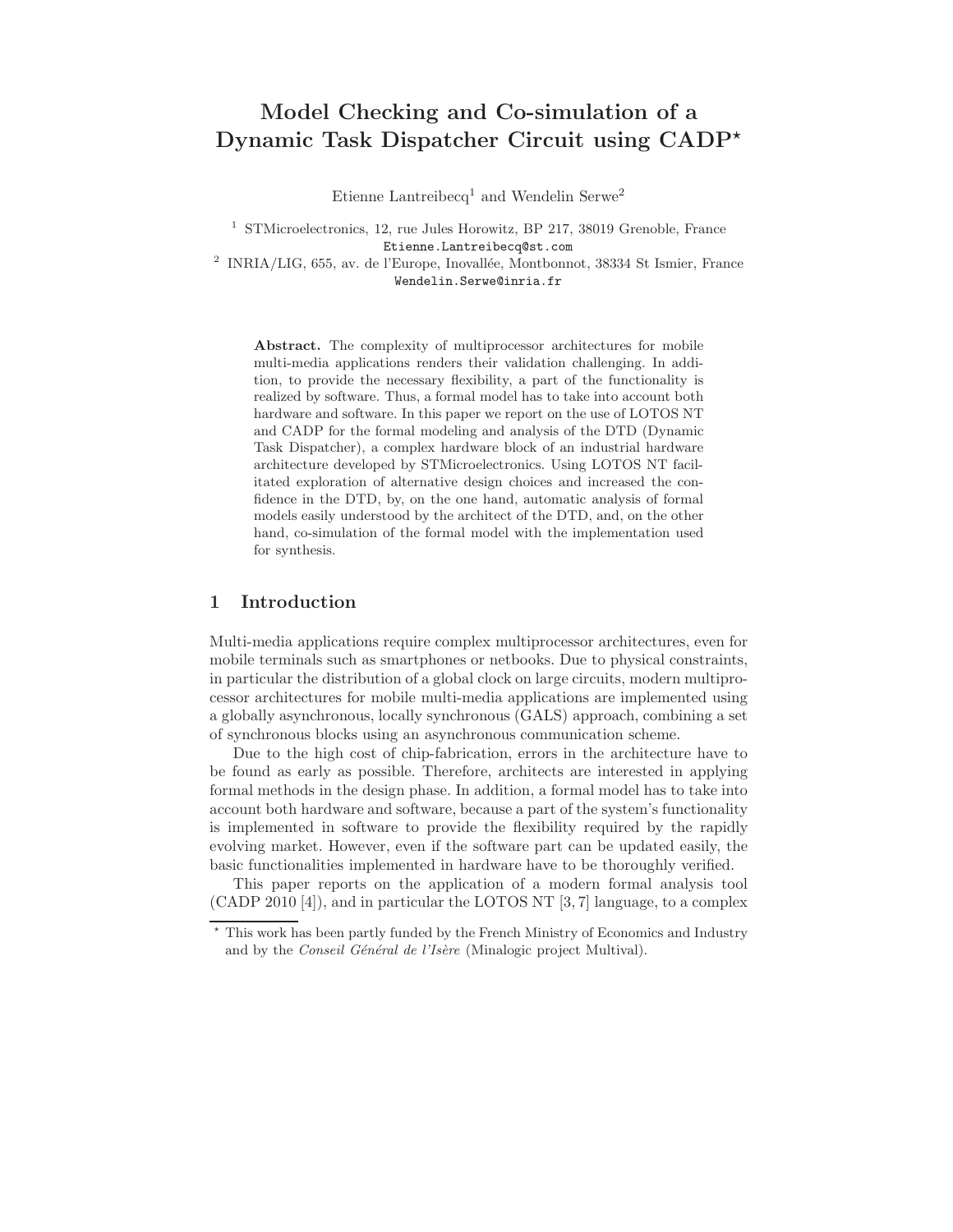hardware block of an industrial architecture developed by STMicroelectronics, namely the Dynamic Task Dispatcher (DTD). The DTD serves to dispatch dataintensive applications on a cluster of processors for parallel execution.

Until to now, formal methods have been used by STMicroelectronics mainly for checking the equivalence between different steps in the design flow (e.g. between a netlist and a placed and routed netlist) or for establishing the correctness of a computational block (e.g. an inverse discrete cosine transform) by theorem proving. However, STMicroelectronics is unfamiliar with formal methods to validate a control block such as the DTD. For this reason, STMicroelectronics participates in research projects, such as the Multival<sup>3</sup> project on the validation of multiprocessor architectures using CADP. Our choice of CADP was also motivated by related successful case-studies, in particular the analysis of a system of synchronous automata communicating asynchronously [8], and the co-simulation of complex hardware circuits for cache-coherency protocols with their formal models [9]. Finally, because the considered design is a GALS architecture, the interfaces between the processors and the DTD can be considered asynchronous, which fits well with the modeling style supported by CADP.

We show several advantages of modeling and analyzing the DTD using LO-TOS NT, a new formal language based on process algebra and functional programming, instead of classical formal specification languages, such as LOTOS [10], which also supported by CADP. First, although modeling the DTD in LO-TOS is theoretically possible, using LOTOS NT made the development of a formal model practically feasible. Second, because the formal model is easily understandable by the architect, it can serve as a basis for trying alternate designs, i.e. to experiment with complex performance optimizations that would otherwise be discarded as too risky. Last, but not least, the automatic analysis capabilities offered by CADP (e.g. step-by-step simulation, model checking, co-simulation) increased the confidence in the DTD.

The rest of the paper is organized as follows. Section 2 describes the DTD. Section 3 presents the LOTOS NT model of the DTD. Section 4 reports on formal verification of the DTD using CADP. Section 5 reports the co-simulation of the LOTOS NT model and the original  $C_{++}$  model of the DTD. Finally, Section 6 presents our conclusions.

## 2 Dynamic Task Dispatcher

The joint STMicroelectronics-CEA "platform 2012" project [14] aims at developing a many-core programmable accelerator for ultra-efficient embedded computing. This accelerator includes one or several processor clusters with associated memories and control blocks. We focus on a cluster designed for fine grain parallelism (data and task level).

The underlying programming model is the "ready to run until completion" model, i.e. a task can be divided in several sub-tasks, which, if each sub-task has

 $^3$  http://vasy.inria.fr/multival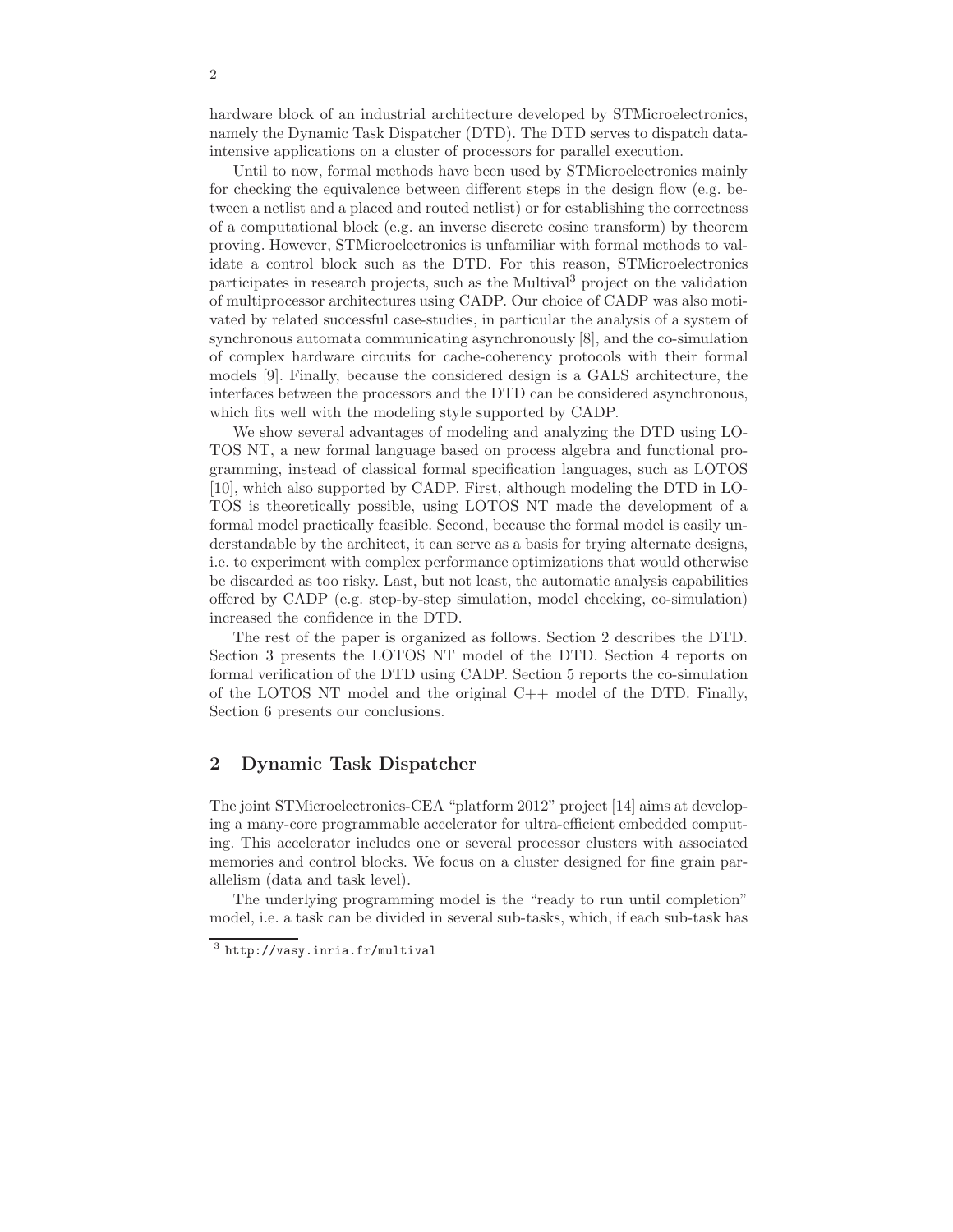

Fig. 1. Global architecture of the cluster

all the data needed for its completion at the time it is launched, can be executed in parallel. As there is no interaction between sub-tasks, the sub-tasks respect the Bernstein conditions [2], and thus can be executed in any order, even in parallel (this might be required to reach the expected performance). One of the routines for sub-task-execution is  $dup(void * f(int i), int n)$ , which replicates n times the execution of the function  $f$  (each instance receiving a different index i as argument), and terminates when all the sub-tasks have terminated.

In order for this execution scheme to be efficient, task switching must require only a few cycles and sub-tasks must be allocated at run time to an idle processor. This has several implications on the hardware architecture. First, this cluster is based on a data memory shared by all processors. Thus, even if a sub-task runs on the different processor than its ancestor, it has the same frame pointer and thus an easy access to global variables. Second, all processors share the same instruction cache, lowering the cost of replicating a task on several processors. Lastly, a dedicated hardware block, the Dynamic Task Dispatcher (DTD), is responsible for task selection and launch on the selected processor.

The cluster consists of 16 STxP70 processors, extensible 32-bit microcontrollers with an Harvard architecture (separated data and instruction busses). Communication with the DTD is performed through data accesses on dedicated addresses. The DTD is thus connected, in parallel, to the data bus of each processor. A processor will use a store operation to ask the DTD to dispatch a task and a load operation when willing to execute a new task. Figure 1 shows the overall architecture, designed as globally asynchronous, locally synchronous (GALS) system: Even if all the processors run at the same clock frequency, their clocks may not be synchronized due to physical limitations. Furthermore, due to its complexity, the DTD is not targeted to run at the same clock frequency as the processors.

In order to reduce power consumption, inactive processors are kept in idle mode and are woken up by the DTD using an asynchronous wakeup signal. After wakeup, a processor immediately issues a *load* to a memory mapped address of the DTD. The answer to a load is either a task descriptor, containing the address of a function to execute (in this case, the processor jumps to the address and executes the function), or a special descriptor indicating that there is no more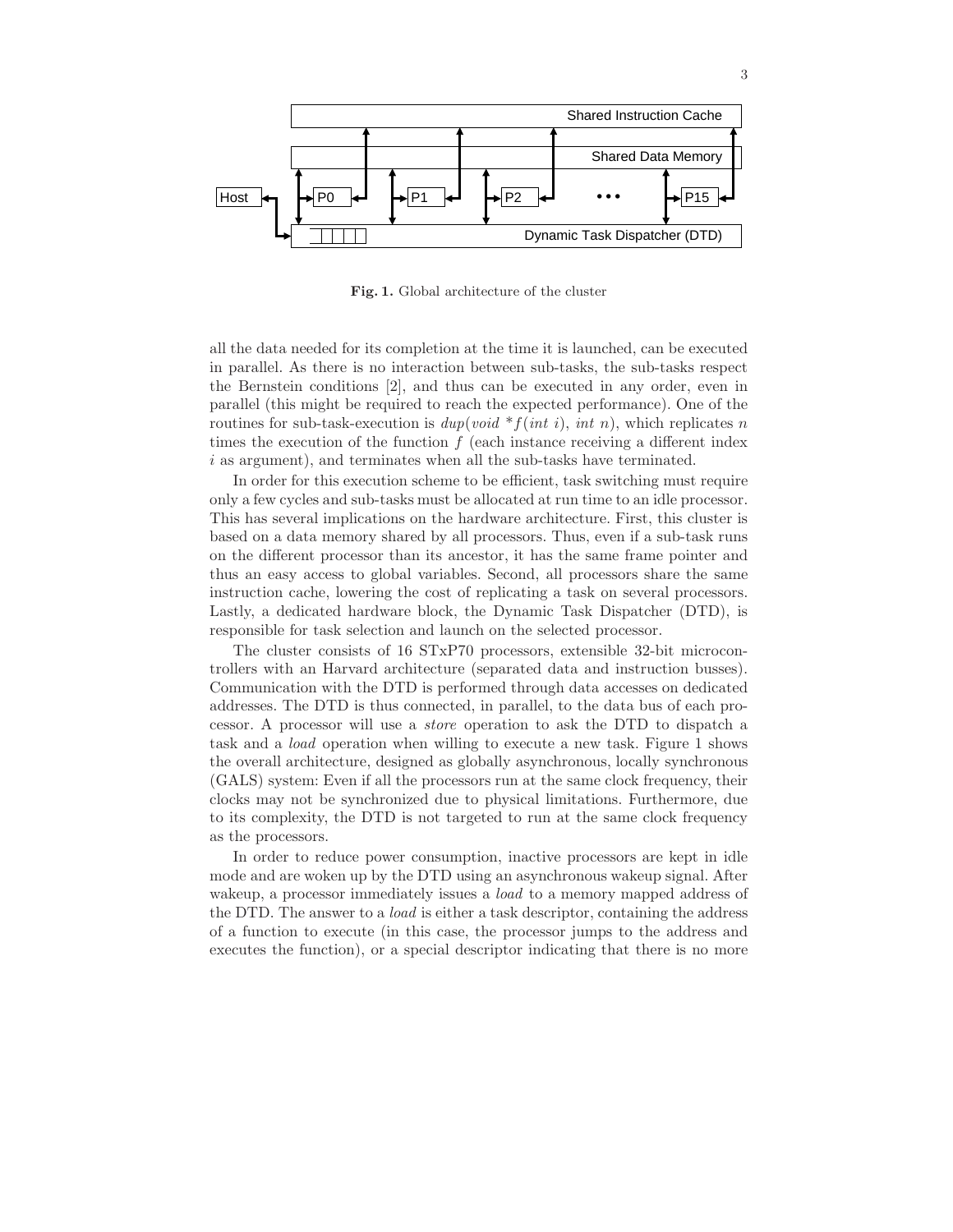work (in this case, the processor switches to the idle mode). To signal the end of task execution, a processor issues a load for a new task.

The implementation of  $dup()$  first issues a *store* to ask for a task to be dispatched, and then enters a loop, which starts by issuing a *load*. The response is a task descriptor (in this case, the processor executes the task — a processor is guaranteed to execute one instance of the function it asked to replicate), a special descriptor indicating that there are no more instances to execute but some instances executing on other processors are not yet terminated (this case is called active polling), or a special descriptor indicating that all the sub-task have been executed (in this case, the processor can leave the loop and go on executing the calling task). The cluster supports three levels of nested tasks per processor, which is enough for the forcasted applications and is not too expensive in term of silicon area.

The DTD also has an interface to handle the main tasks requests issued by the host processor (application deployment on the accelerator). This interface is connected to a queue and as soon as there is a task to execute in this queue and an idle processor, the task is assigned to the processor and removed from the queue.

Figure 2 shows a sub-task execution scenario using three processors. The processor P0 requests the execution of four instances of the sub-task foo(). Processor P0 is assigned the execution of the sub-task with index 3, processors P1 and P2 are awakened and assigned the execution of the sub-tasks with respective indexes 2 and 1. As execution on processor P2 terminates, P2 is assigned the execution of the sub-task with the last index, 0. When the processor P0 finishes its execution, it is first informed that it has to wait for the completion of sub-tasks instances (LD RSP (WAIT SLAVE)). When asking once more after all sub-tasks have been executed, P0 is informed about the completion (LD\_RSP (DONE)).

#### 3 Formal Model of the DTD

We formally modeled the DTD using LOTOS NT [3, 7], a variant of the E-LOTOS [11] standard implemented within CADP. LOTOS NT combines the best of process-algebraic languages and imperative programming languages: a userfriendly syntax common to data types and processes, constructed type definitions and pattern-matching, and imperative statements (assignments, conditionals, loops, etc.).<sup>4</sup> LOTOS NT is supported by the  $Int.open$  tool, which translates LOTOS NT specifications into labeled transition systems (LTSs) suitable for on-the-fly verification using CADP.

#### 3.1 Design Choices

From the DTD point of view, all the interfaces (with the host, the memory, and the processors) evolve in parallel: hence, an unconstrained state space exploration would lead to a state space explosion. Furthermore, the applications

<sup>&</sup>lt;sup>4</sup> We use the notation "when  $C_1$  then  $B_1$  ... else when  $C_n$  then  $B_n$  end when" as syntactic sugar for "if  $C_1$  then  $B_1$  ... elsif  $C_n$  then  $B_n$  else stop end if".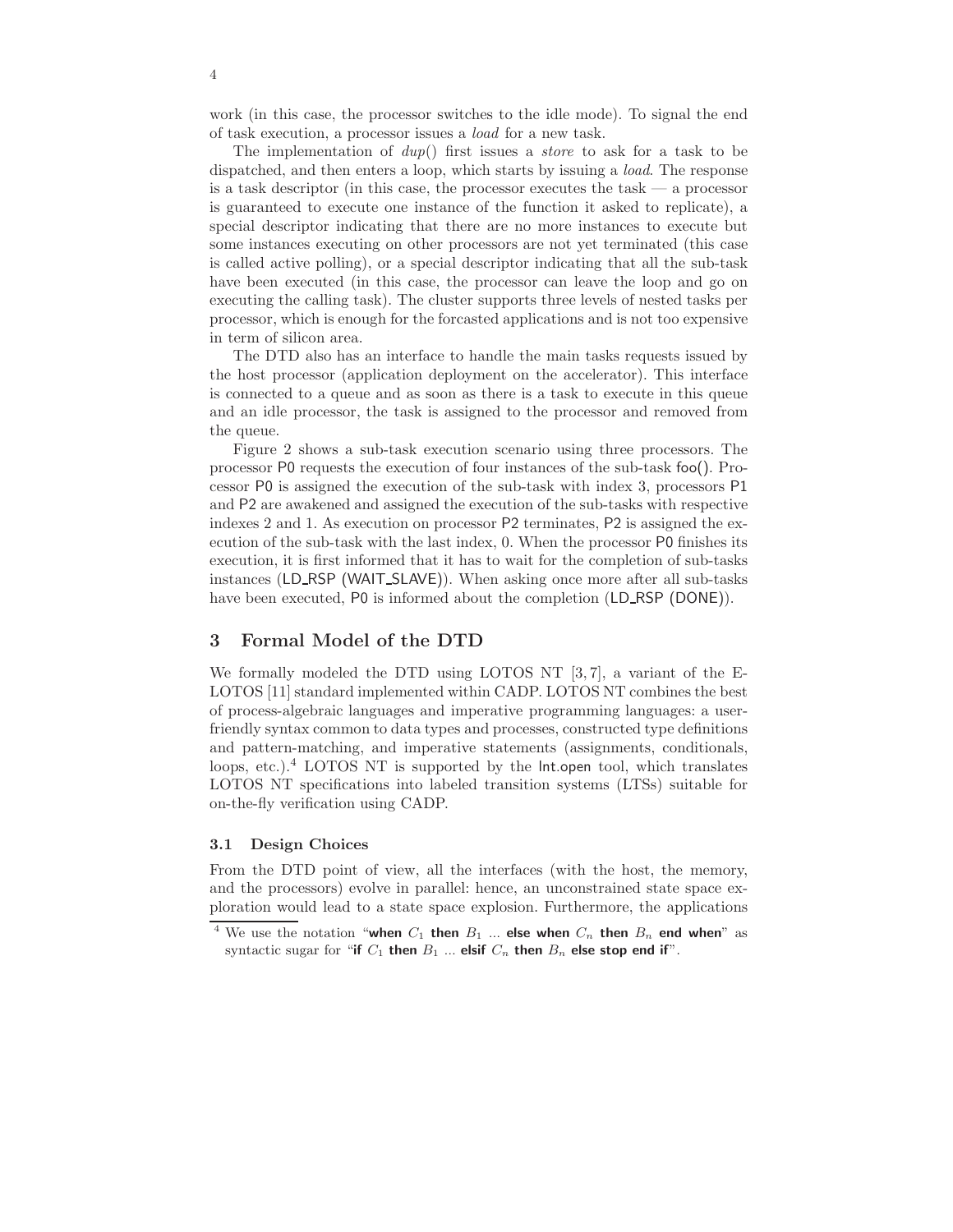

Fig. 2. Sub-task execution scenario

running on processors must respect some rules that are embedded in the programming model such as the number of nested tasks and order of transactions on the interface. Modeling these rules in the DTD model would be artificial. For all these reasons, we have chosen to abstract the application to typical scenarios, running on abstracted processors, and to perform our verifications on each identified scenario.

The classical way of verifying a hardware block is to run massive simulations. For a block like the DTD, these simulations mean executing several scenarios. These simulations rely on the event scheduler of the simulator. Precise hardware simulations of the whole system are expensive in time and some abstractions are used, which imply that the resulting scheduling may not be the same as the real one. Even if we restrict the verification of our formal model to a set of scenarios, we explore *all* the scheduling possibilities for each scenario. Furthermore, we are able to use model checking, which is impossible for standard simulations.

We decided to model everything, hardware (both the DTD and the processors), applications, and software routines (namely  $dup()$ ) using LOTOS NT processes, because only the code inside a LOTOS NT process has access to the gates and can synchronize with other processes. For example, it is mandatory to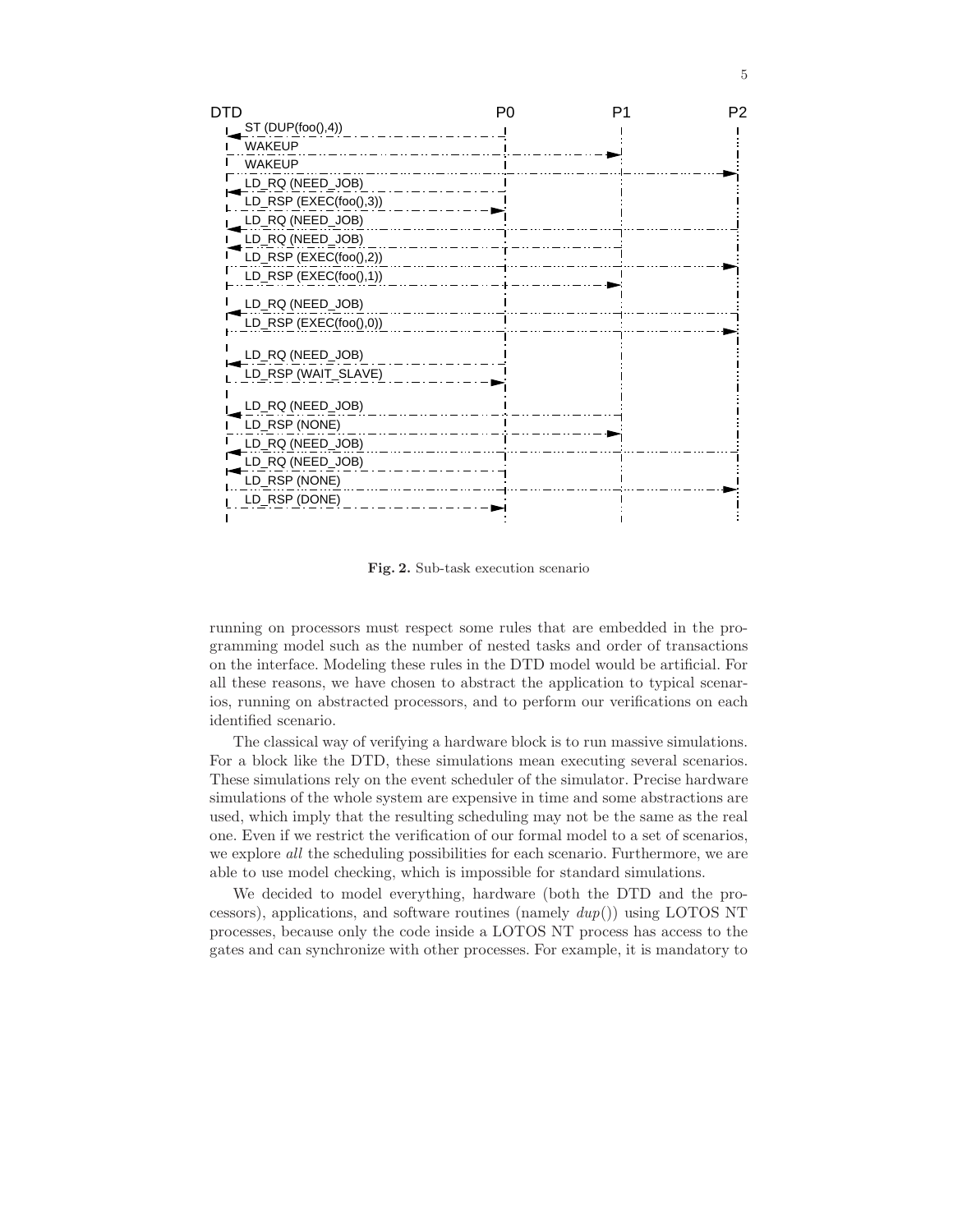define a  $dup()$  as a sequence of three rendezvous, namely a store, a load request, and a load response.

The representation in an asynchronous language of events taken into account simultaneously was a modeling challenge. Indeed, the DTD is a classical synchronous hardware block, scanning its inputs at each cycle and computing the relevant outputs. Hence, the decisions taken by the DTD are not based on a response to a single input but on the totality of all inputs. We did not want to artificially synchronize on a global clock, so we used a multi-phase approach: an input is, asynchronously, taken into account by modifying the internal vector state  $S_i$ , and outputs are issued according to  $S_o$ . The outputs are computed, asynchronously, by scanning the vector state  $S_i$ , updating the vector state  $S_o$ by a decision clause. This clause may include a rendezvous on a gate, which can be seen as clock for this decision function in a synchronous design. This rendezvous also prevents there being non-determinism in the generated LTS. This approach enables interleaving of synchronisation in the independent interfaces of the model because the model is never blocked waiting for a synchronization and parallel parts of the model evolve atomically.

The main difference between this approach and that proposed for integrating a synchronous automaton in an asynchronous environment [8] is that we need to aggregate several asynchronous events into a single synchronous event, whereas in [8] each asynchronous message is decomposed into a set of synchronous signal changes.

Figure 3 presents the code of a simple arbiter respecting the rules presented and the associated LTS. This arbiter has 2 interfaces A and B, the states of which are recorded in the variables state A and state B. Each interface evolves by the rendezvous on gate I followed by the rendezvous on gate O. The first two when-clauses deal with the first rendezvous and modification of the state, while the last two clauses deal with the second rendezvous, according to the computed state. The middle clause is the decision function which updates the state. This clause issues a rendezvous on gate D. The priority given to the A interface can be seen on state 4 of the LTS.

#### 3.2 Modeling the Dynamic Task Dispatcher Hardware<sup>5</sup>

From the DTD point of view, the state of a processor can be unknown (before the processor signals it has booted), idle (in the idle mode), neutral (executing a top-level task), master (having caused a dispatch of sub-tasks by calling  $dup()$ ), or slave (executing a sub-task dispatched by another processor). In the last case, the DTD has to keep a reference to the corresponding processor having called  $dup()$ . Due to the nested task mechanism, the processor state has to be kept in a stack-like structure of fixed depth.

Additionally, we have to record the state of the interface of each processor. The state of the interface of a processor is used to propose the relevant

<sup>5</sup> The DTD model is considered confidential by STMicroelectronics and cannot be presented in more detail.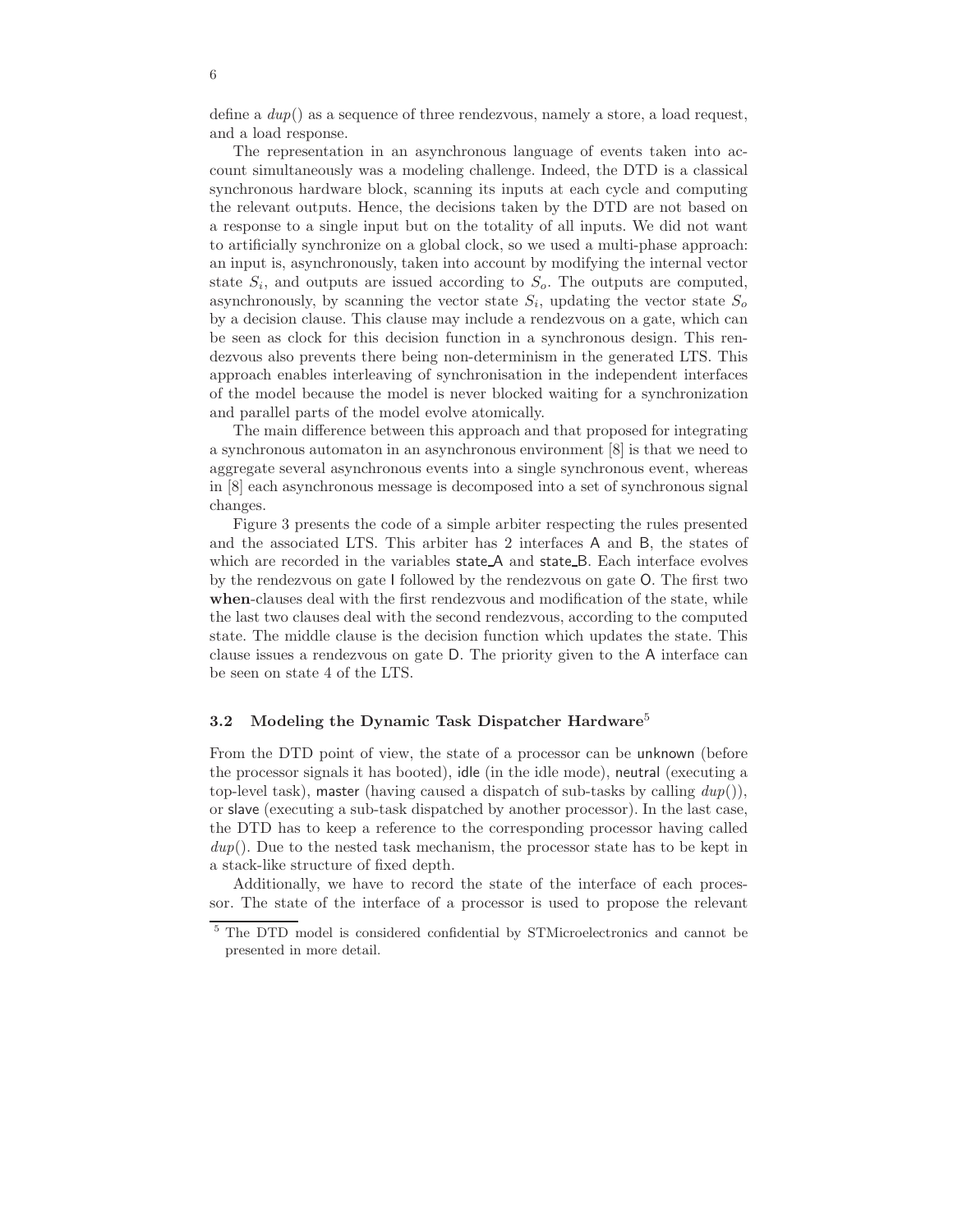

Fig. 3. Example of an arbiter

rendezvous. For example, the running state of the interface is used when the processor executes a task or a sub-task, so that the interface can accept a load signaling the end of task execution. Each rendezvous affects only the state of the corresponding interface: thus, all interfaces can change independently of the others. DTD decisions are based on (and modify) all the interface states and processor states.

The model of the DTD is thus described by a LOTOS NT process Dtd executing an infinite loop containing:

- For each processor, several guarded clauses dealing with its interface. Each of these clauses handles a rendezvous with the processor and updates the variables representing the state of the processor interface. A clause also deals with the communication with the host processor, filling a queue with task requests. These blocks of code implement the connection between the asynchronous communication scheme and the synchronous decision function.
- Several clauses to achieve the dispatches requested by the tasks executing on the processor and to launch tasks requested by the host. This corresponds to the function executed by the DTD on each cycle.

The communication between the DTD and processor  $n$  is modeled using four gates: WAKEUPn, LD RQn (load request), LD RSPn (load response), and  $STn$ (store, considered to be atomic).

The number of processors impacts the internal structure of the DTD, mainly because the arbitration is based on the global state vector, and not on local properties of some part of it. Hence, a generic model of the DTD parameterized by the number of processors would be complex. Instead, we choose to develop a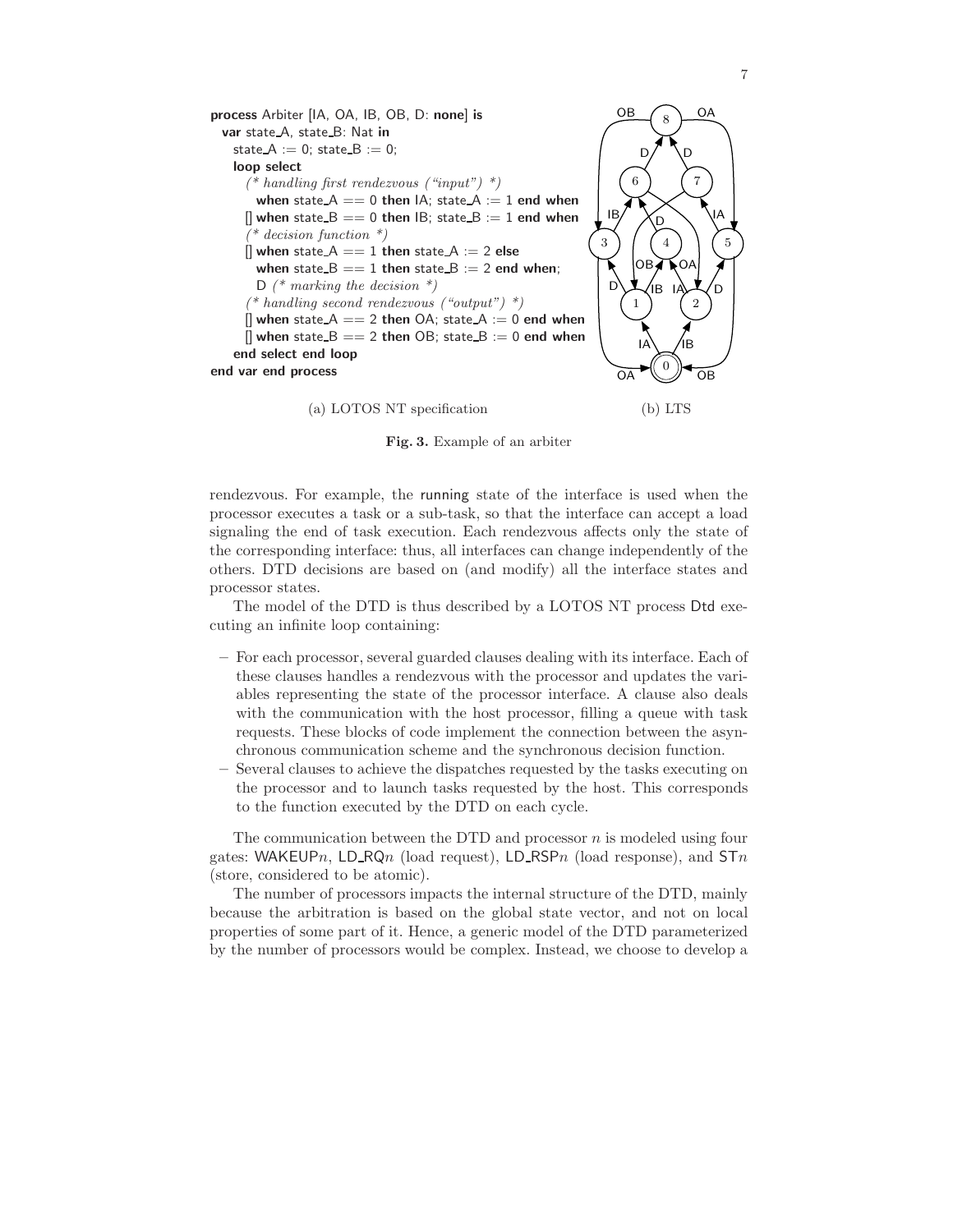```
type PC_T is pc_1, pc_2, pc_3 with "==", "!=" end type
process Execute [ST, LD RQ, LD RSP, MSG: any]
                (j: Job Desc T, inout S:Job Desc Stack T) is
 var pc: PC_T, index: Nat in
   pc := get_PC(j);case pc in
     pc-1 -> MSG ("pc-1");
             Dup [ST, LD_RQ, LD_RSP, MSG] (pc_3, 4, EXEC(pc_2, -1), !?S)
     | pc 2 -> MSG ("pc 2: Master after Dup")
     pc_3 -> MSG ("pc_3: slave with index ", get Index (j))
   end case
end var end process
```
Fig. 4. Scenario 2 for four processes: creation of four sub-tasks

model generator that takes a number of processors and generates the corresponding LOTOS NT process Dtd. This development was facilitated by the structure of the model. The part dealing with a processor interface is just replicated using some naming conventions for the variables and gates used in this blocks. The decision part of the model requires changes to some loop bounds and extension of the number of case clauses of some select statements. The resulting code size ranges from 1020 lines (170 lines per processor and 230 lines for the decision part) for four processors to 8530 lines (376 lines per processor and 2328 lines for the decision part) for 16 processors.

#### 3.3 Modeling Applications and Processors

First, we define an enumerated type, called PC T representing the addresses of the task functions. To circumvent a limitation of the LOTOS NT compiler, which rejects some non-tail recursive calls, we include a call-stack in the processor model; this call-stack is passed by reference (mode **inout**) to the processes Execute and Dup implementing the execution of the tasks.

The execution of a task function is modeled by a simple process, called Execute that is mainly a switch between the various values of PC T, as shown in Figure 4.

Dup adds the continuation cont (the task function to be executed at the end of the sub-task) to the stack, performs the store operation, and exits. When Dup exits, so does the calling Execute process. Then Processor requests a new subtask. After termination of all sub-tasks, Processor calls Execute to execute the continuation, which is removed from the stack. The corresponding LOTOS NT code is shown in Figure 5.

### 4 Formal Analysis of the DTD

We used the CADP toolbox [4] to generate the LTSs corresponding to twelve scenarios each for four and six processors. Let  $N$  be the number of available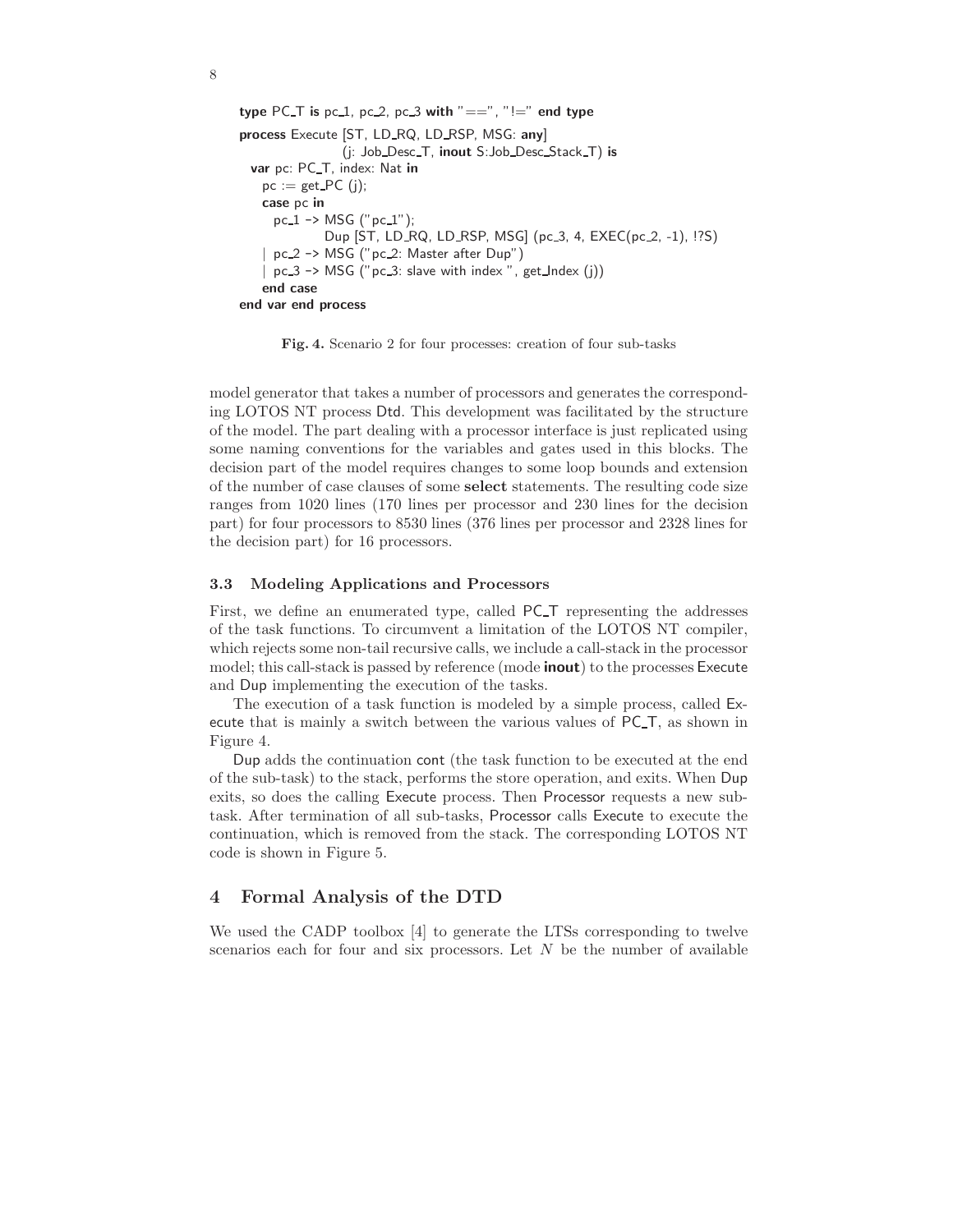```
process Dup [ST, LD_RQ, LD_RSP: any]
            (pc: PC_T, count: Int, cont: Job_Desc_T, inout stack: Job_Desc_Stack_T) is
 stack := push-job desc (cont, stack);
 ST (DUP(pc, count))
end process
process Processor [ST, LD_RQ, LD_RSP, WAKEUP: any] is
 var stack: Job Desc Stack T := \text{nil} in
   ST(BOOT);
   loop
     WAKEUP;
     loop main loop in var j: Job Desc T in
       LD_RQ (NEED_JOB);
       LD_RSP(?);
       case j in
         var npc: PC T, index: Int in
          EXEC(npc, index) -> Execute [ST, LD RQ, LD RSP, MSG] (j, !?stack)
          WAIT_SLAVE -> null
         | DONE \rightarrow (* all slaves terminated, pop the continuation *)
            if (is_stack_empty(stack)) then
              break main loop
            else
              j := head_stack(stack); stack := POP_JOB_DESC(stack);
              Execute [ST, LD_RQ, LD_RSP, MSG] (j, !?stack)
            end if
         | NONE -> break main_loop
       end case
     end var end loop
 end loop end var end process
```
Fig. 5. Stack-based implementation of Dup and Processor

processors. Scenario 1 defines a set of more than N tasks, which can be executed in parallel. The other scenarios all contain calls to  $dup()$ , the simplest one being scenario 2 (see also Figure 4). Scenario 2 defines one main task that forks N subtasks; scenario 2 1 adds to scenario 2 more sub-tasks and scenario 2 2 adds to scenario 2 two other main tasks that do not fork sub-tasks. Scenario 3 uses nested calls of  $dup()$ : a main task forks sub-tasks that also fork, the total number of tasks and sub-tasks being greater than  $N$ . Scenarios 3.1 and 3.2 change the number of sub-tasks for each level of invocation, and scenario 3 3 adds to scenario 3 two other main tasks that do not fork sub-tasks. The main task of Scenario 4 invokes  $dup()$  twice consecutively, each time forking more than N sub-tasks; scenario 4.1 just forks more sub-tasks at each invocation of  $dup()$  than scenario 4. Lastly, scenario 5 consists of two main tasks, each invoking  $dup(.)$ .

Table 1 summarizes the state space sizes and generation times using a computer with a 2.8 GHz processor and 120 GB of RAM. For six processors, LTS generation was possible for only five scenarios, and for more processors, even the generation of the smallest scenario ran out of memory. For even smaller sce-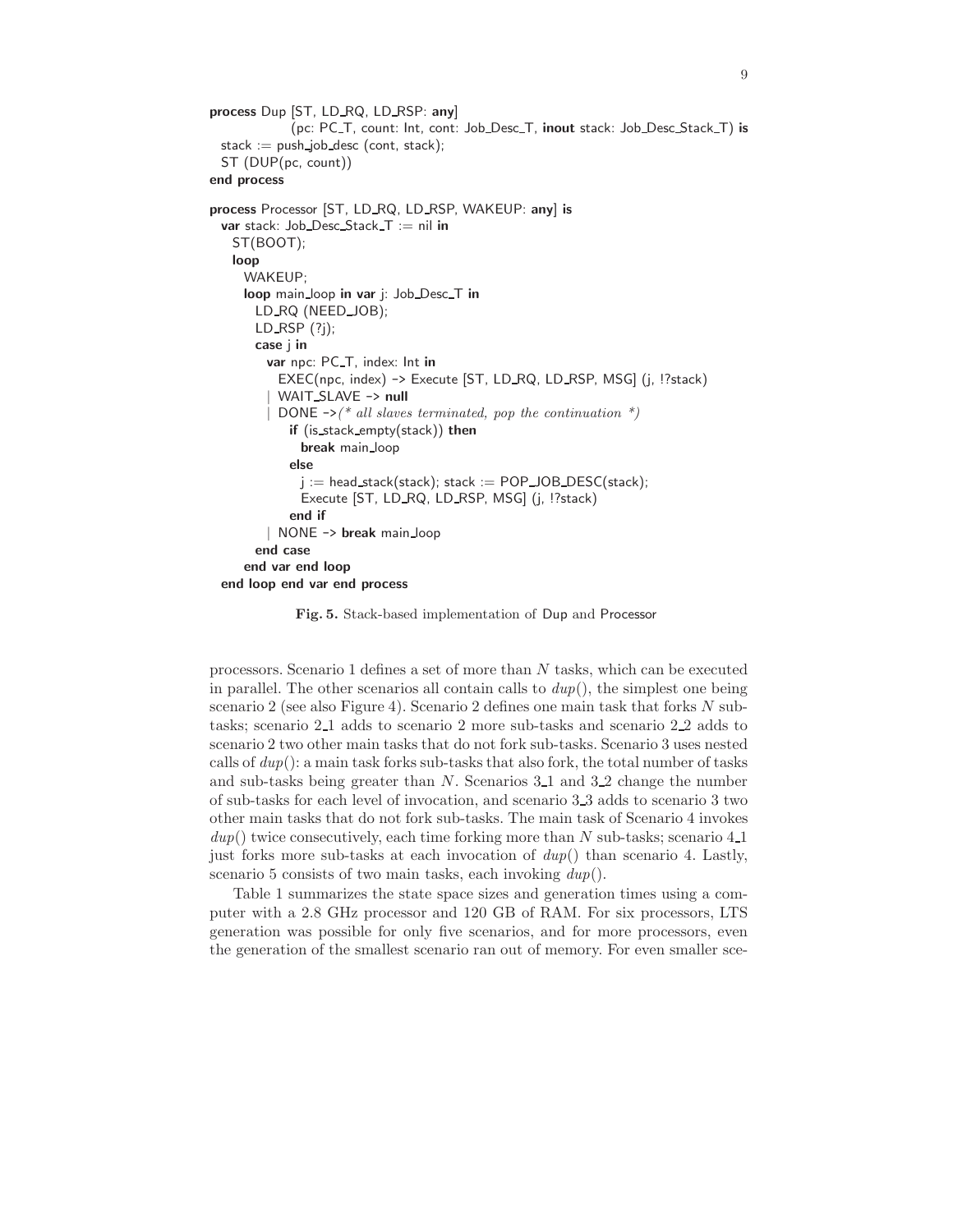|                | $#$ scenario   | size       |                            | generation | verification time |                       |                               |                      |
|----------------|----------------|------------|----------------------------|------------|-------------------|-----------------------|-------------------------------|----------------------|
| proc)          |                | states     | transitions                | time       | prop. $1$         |                       | prop. $2$ prop. $3$           | prop. $\overline{4}$ |
|                |                | 664,555    | 2,527,653                  |            |                   | 30.62 2917.46 2766.66 | 1.21                          | 3379.43              |
|                |                | 28,032     | 91,623                     | 2.46       | .19               | .55                   | .38                           | .48                  |
|                | $2 - 1$        | 73,984     | 255,391                    | 3.75       | .26               | 1.32                  | .76                           | .94                  |
|                | $2\_2$         | 920,649    | 3,537,763                  | 39.44      | .79               | 421.02                | 6.29                          | 429.11               |
|                |                | 168,466    | 557,363                    | 8.13       | .28               | 1.43                  | 1.05                          | 1.39                 |
| $\overline{4}$ | $3\_1$         | 1,445,922  | 5,204,671                  | 69.07      | .94               | 12.52                 | 8.01                          | 13.19                |
|                | $3\_2$         | 665,546    | 2,387,195                  | 27.87      | .59               | 6.21                  | 3.42                          | 5.17                 |
|                | 3.3            | 4,435,309  | 17,328,979                 | 229.02     | 2.63              | 482.89                | 32.32                         | 476.42               |
|                | 4              | 63,760     | 211,579                    | 3.90       | .22               | .99                   | .55                           | .72                  |
|                | $4\_1$         | 168,288    | 586,539                    | 7.31       | $.33\,$           | 2.49                  | 1.32                          | 1.69                 |
|                | 5              | 181,170    | 596,022                    | 8.82       | .29               | 1.81                  | 1.18                          | 2.43                 |
|                | $5-1$          | 1,626,933  | 5,989,205                  | 63.52      | 1.27              | 20.07                 | 10.21                         | 37.59                |
|                | $\overline{2}$ | 4,998,344  | 24,324,439                 | 312.85     | 4.83              | 339.92                | 108.24                        | 168.97               |
|                | $2\_1$         | 14,778,488 | 74,826,343                 | 970.13     | 16.73             | 1551.16               | 752.54                        | 545.56               |
| 6              | 4              | 12,696,086 | 62,482,651                 | 1048.09    | 9.97              | 843.62                | 404.25                        | 374.80               |
|                | 4_1            |            | 37,090,190 189,595,795     | 3049.07    |                   |                       | 33.85 3479.69 1430.14 1605.42 |                      |
|                | 5              |            | 97, 297, 953 489, 846, 494 | 9022.89    |                   |                       | 62.70 6405.57 2170.91 5344.10 |                      |

Table 1. LTS sizes, as well as generation and verification times (in seconds)

narios (only two tasks in scenario 1, or a duplication to only two processors in application 2), the LTS can be visualized step-by-step and checked manually.

To gain confidence in our model, we included assertions that, if violated, would yield an ERROR transition. We checked for all scenarios that the generated LTS did not contain such an ERROR transition.

To formally verify the correct execution of the different scenarios, we expressed some properties using the MCL language [13]. The ability to capture the number of a processor in one transition label proved to be crucial to expressing a property in a concise and generic way.<sup>6</sup>

A first formula expresses that each scenario is acyclic, i.e. from each state, a terminal state without outgoing transitions is eventually reached:

#### $\mu X$ . [true ]  $X$

The set of states satisfying this fix-point formula is computed iteratively, starting with  $X = \emptyset$ : Initially, "[ true ]  $\emptyset$ " is satisfied by states without outgoing transitions, and iteration  $k$  adds to  $X$  those states from which a deadlock can be reached in  $k$  steps.

Unfortunately, this property does not hold for all scenarios with a  $dup()$ operation, because the master processor stays in its state after receiving a WAIT SLAVE. Indeed, the third block of messages in Figure 2 (i.e. "LD RQ

 $6$  This required renaming (on the fly) all gates to extract the number of the corresponding processor, e.g.,  $STn$  has to be renamed into the pair "ST !n".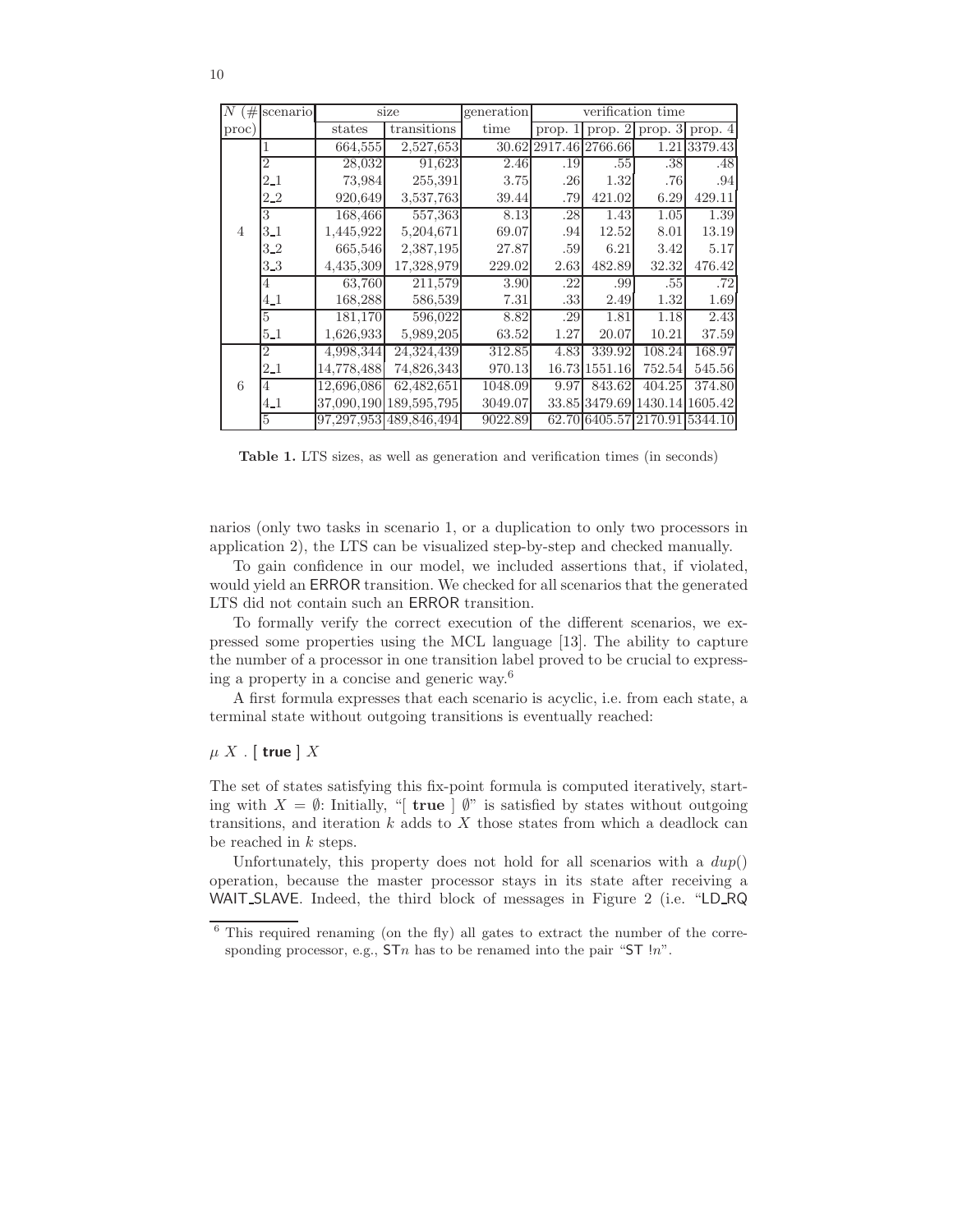(NEED JOB)" followed by "LD RSP (WAIT SLAVE)") might be repeated an arbitrary number of times. However, under the hypothesis that each slave always terminates, such a cycle is executed a finite number of times. Thus, cycles of this form should not be considered a problem, and the property must be refined, for instance by requiring that only cycles of this form are permitted, i.e. that the system inevitably reaches either a deadlock or gets stuck in a cycle of the permitted form (the formula " $\times$  true".  $\varphi > \mathbb{Q}$ " is satisfied by all states of a cycle containing a transition with a label of the form  $\varphi$ ):

## $\mu$  X . ( [true ] X or (exists y:Nat . <true\*.{LD\_RSP !y !"WAIT\_SLAVE"}>0))

A second formula expresses that, after waking up a processor, the DTD eventually tells the processor that there is no more work left, i.e. each WAKEUP $x$ is eventually followed by "LD\_RSPx !NONE" (where  $x$  is a processor number):

#### [  $true^*$  .  $\{WAKEUP ?x:Nat\}$  ] inevitable $(\{LD\_RSP \: ! x \mid "NONE"\})$

Note how the number  $x$  of the processor woken up is extracted from a transition label by the first action predicate "{WAKEUP ?x:Nat}" and is used subsequently in the property. The predicate "inevitable $(B)$ " expresses that a transition labeled with  $B$  is eventually reached from the current state. It can be defined in MCL by the following macro definition:

#### **macro** inevitable( $B$ ) =  $\mu X$ .  $\checkmark$  < true > true < true > true and  $([not(B)] X$  or  $(exists y:Nat . \text{ *true**}. \{LD\_RSP ! y ! "WAIT_SLAVE" }> \emptyset)$  $\setminus$ end\_macro

As for the first property, the definition of inevitable ignores any (spurious) cycles corresponding to a master processor waiting indefinitely for the slave processes to terminate.

A third formula expresses that each call to  $dup()$  executes to completion, i.e. each "STx !DUP" is eventually followed by "LD\_RSPx !DONE":<sup>7</sup>

#### $[$  true\* .  $\{$  ST ?x:Nat !" DUP"  $\}$  ] inevitable $(\{$ LD\_RSP !x !" DONE"  $\})$

A final formula expresses that each task sent by the host application is executed exactly once, i.e. each "HOST  $\langle c \rangle$ " (c being the task to be executed) is eventually followed by a transition of the form "LD\_RSP  $\exists x \exists c$ ", but cannot be followed by a sequence containing two transitions of the form "LD\_RSP !y !c" (x and  $y$  being processor numbers, and  $c$  being the task received previously from the host processor):<sup>8</sup>

<sup>7</sup> This property requires an additional renaming operation to suppress the parameters of the DUP operation, i.e. to rename " $STn$  !DUP (...)" to "ST !n !DUP".

<sup>8</sup> This property requires an additional renaming operation, namely to rename "LD\_RSPn !EXEC $(c, -1)$ " to "LD\_RSP !n ! $c$ ".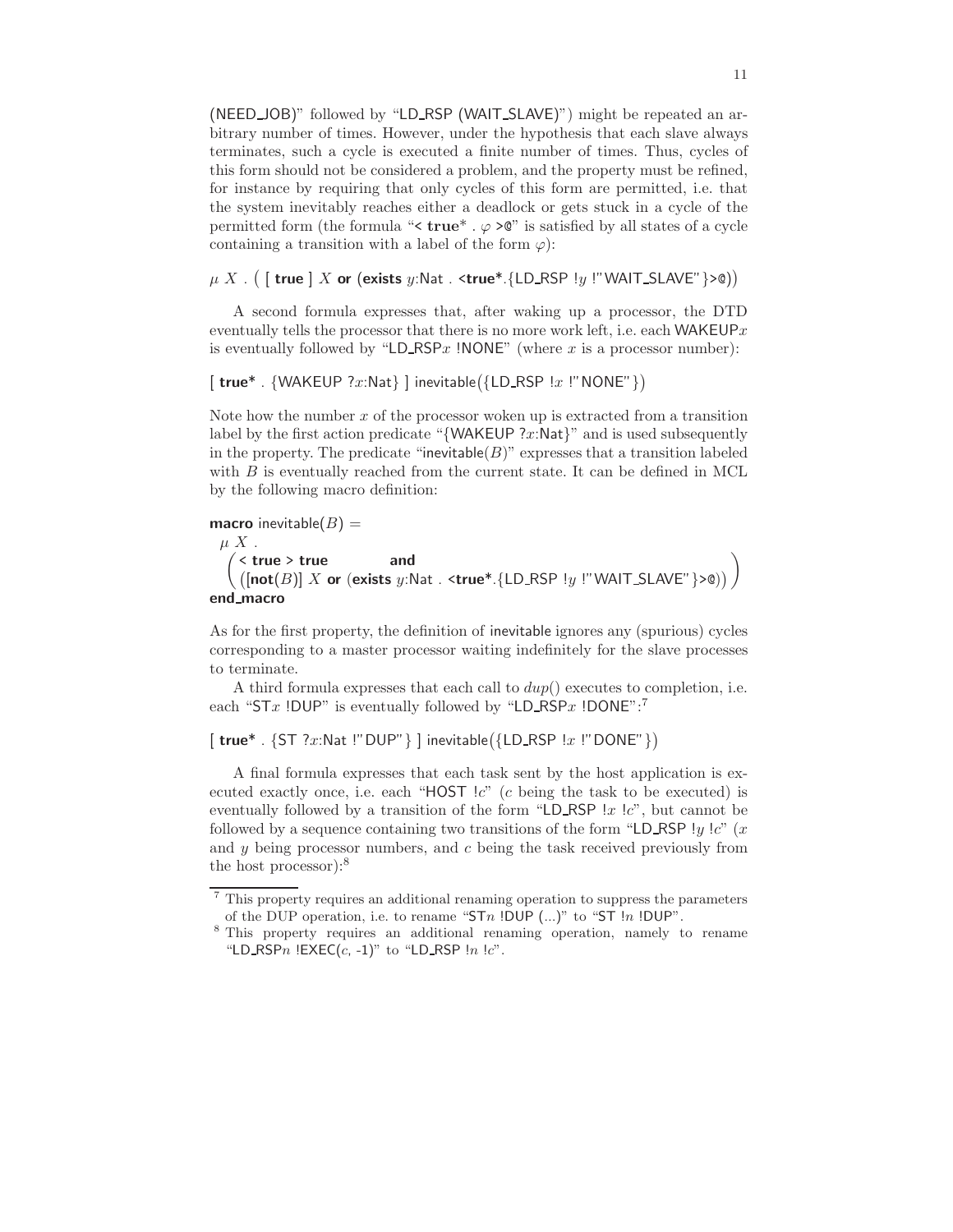[ true\* . {HOST ?c:String} ]  $\left(\text{inevitable}(\{\text{LD\_RSP } ?x:\text{Nat} !c\})\text{ and }\left[\text{(true*. }\{\text{LD\_RSP } ?y:\text{Nat} !c\})\{2\}\right]\text{ false}\right)$ 

In this formula, the expression "(true\* . {LD\_RSP ?y:Nat !c}) {2}" characterizing transition sequences that contain exactly two repetitions of a sequence of the form "true\* .  ${LD_RSP}$  ?y:Nat  $|c|$ ".

Using the EVALUATOR 4 model checker [13], we verified these properties in about ten hours for all 17 scenarios for which we had generated the LTS (see Table 1 for details).

Because our formal LOTOS NT model is simpler to modify than the one used by the architect, we also explored different architectural choices and optimizations. In order to get better performance, we wanted to avoid a processor from going into idle mode when a task needed to be executed. Due to timing constraints in the decision process of the real hardware, a slave processor that terminates a sub-task can only be assigned immediately to another sub-task from the same master processor. When no more sub-tasks are available, the slave processor goes in the idle state even if there are pending tasks to execute (main tasks or sub-tasks from another master processor). We proposed that, when terminating a sub-task, a processor asks the DTD a second time for a task to execute. This answer to this second request would be treated, in the real hardware, by a decision process different from the one involved in the first request and should meet the timing constraints. We checked on our model that this behavior would lead to a correct execution scheme, before the architect made the modification.

#### 5 Co-simulation of the C++ and LOTOS NT models

The DTD has been designed by the architect directly as a  $C++$  model suitable for high level synthesis tools such as  $\text{Catapult}C^9$  or the Symphony C compiler<sup>10</sup>. Therefore, this model follows the synchronous approach commonly applied in the hardware design community. In this approach, a hardware block is represented as a function  $f : inputs \times state \rightarrow outputs \times state$  that is called on each clock cycle to evaluate its inputs and to compute the outputs and the new internal state to be used in the next clock cycle.

The C++ model of the DTD comes with a clock-based simulation environment providing abstractions of the host processor, the cluster processors, and the software executing on them. In order to assess the correctness of the C++ model (and thus the generated hardware circuit), we experimented with the co-simulation of the C++ and LOTOS NT models, using the EXEC/CÆSAR framework [9]. Practically, we added the LOTOS NT process Dtd (i.e. the model of the DTD without its environment) to the simulation environment coming with the C++ model. Keeping also the C++ model of the DTD ensured that both models were exposed to the same stimuli, enabling us to crosscheck both models, in particular that both models behave similarly. This differs from classical

<sup>9</sup> http://www.mentor.com/esl/catapult/overview

 $^{10}$ http://www.synopsys.com/Systems/BlockDesign/HLS/Pages/default.aspx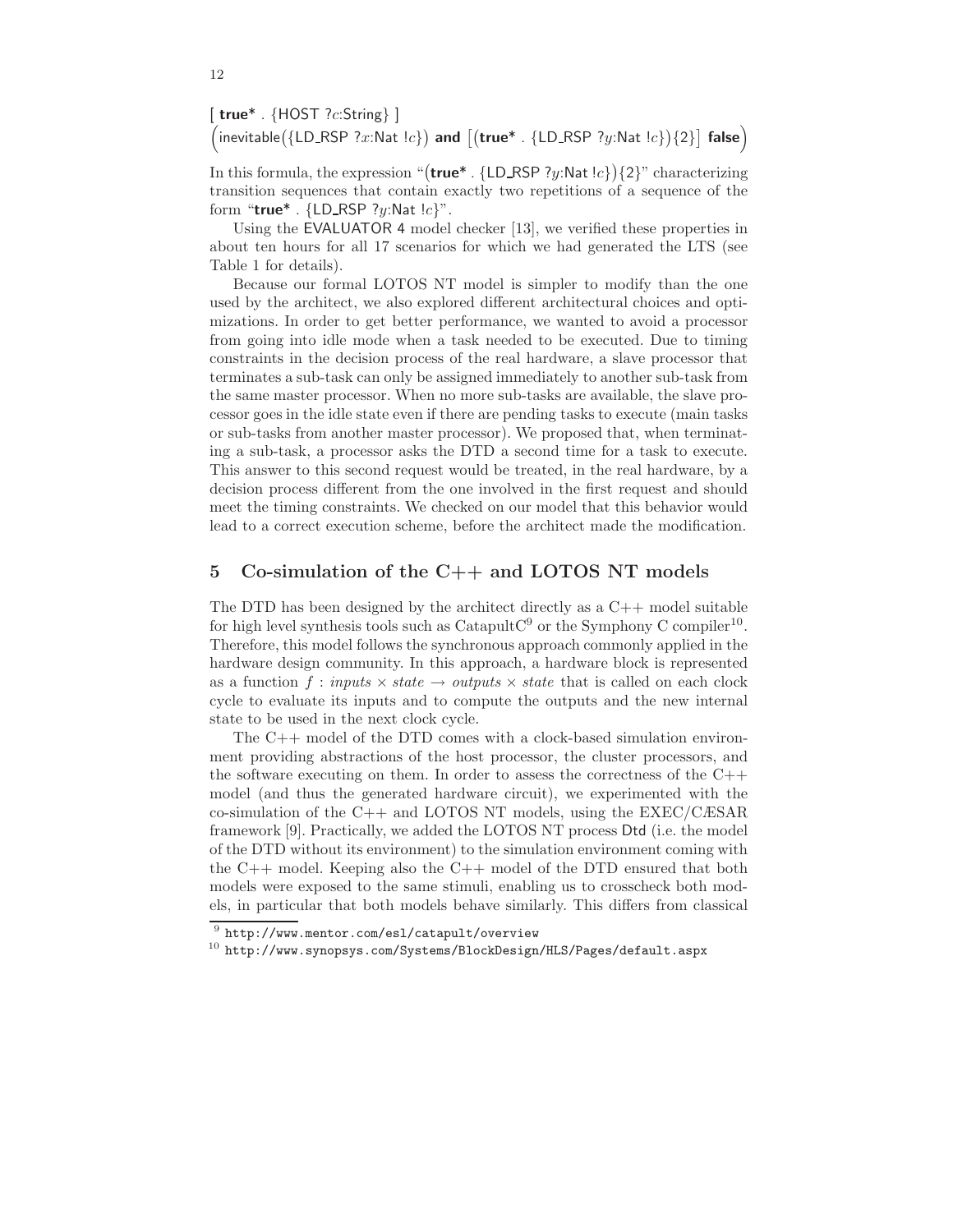co-simulation environments where a part of a design is replaced by a model not depicted at the same level of abstraction, such as an Instruction Set Simulator of a processor inserted in the simulation of a full System On Chip with peripherals depicted in a hardware description language.

In some sense, this co-simulation is similar to model-based conformance testing, as for instance with TGV [12] or JTorX [1]. Taking as input a model and a test purpose, TGV computes a test case that, when used to test an implementation, enables conformance of the implementation to the model to be checked: without a test purpose, our co-simulation simply checks the conformance of each step in an execution. Contrary to JTorX, our approach does not require an explicit representation of the model, which avoids the state explosion problem and enables the co-simulation of the DTD for 16 processors (for which we could not generate the LTS).

The main challenge was the combination of asynchronous event-based LO-TOS NT model with a synchronous clock-based C++ model and simulation environment. Indeed, in one single clock cycle, several inputs to the DTD might change, and it might also be necessary to change more than one output: thus, a single simulation step of the  $C++$  model might require several events (i.e. rendezvous synchronizations) in the LOTOS NT model. To further complicate matters, the number of events corresponding to a single clock cycle is not known in advance, because it depends on the current state and inputs.

Before presenting our approach to driving an asynchronous model within a synchronous simulation environment and the results of our experiments, we briefly recall the principles of the EXEC/CÆSAR framework.

#### 5.1 Principles of the EXEC/CÆSAR framework

In the EXEC/CÆSAR framework, a LOTOS NT model interacts with its simulation environment only by rendezvous on the visible gates. Practically, for each visible gate, the simulation environment has to provide a C function, called a gate function; offers of the rendezvous are passed as arguments to the gate function (in a nutshell, offers sent from the LOTOS NT model to the environment are passed by value, and offers received from the environment are passed by reference). Each gate function returns a boolean value, indicating whether or not the simulation environment accepts the rendezvous.

Using the CÆSAR compiler  $[6, 5]$ , a LOTOS NT model is automatically translated into a C function  $f$ , which tries to advance the simulation by one step. In each state, f first determines the set of rendezvous permitted by the LOTOS NT model; if this set is empty,  $f$  signals a deadlock, otherwise it iterates on the elements of the set, calling the corresponding gate functions with appropriate parameters. As soon as one rendezvous is accepted by the environment, the model performs the corresponding transition and moves to the next state. If none of the rendezvous is accepted,  $f$  returns with an indication that the state has not changed; this feature enables the simulation environment to compute the set of all rendezvous possible in the current state of the LOTOS NT model; calling f once more then enables one of these rendezvous to be accepted.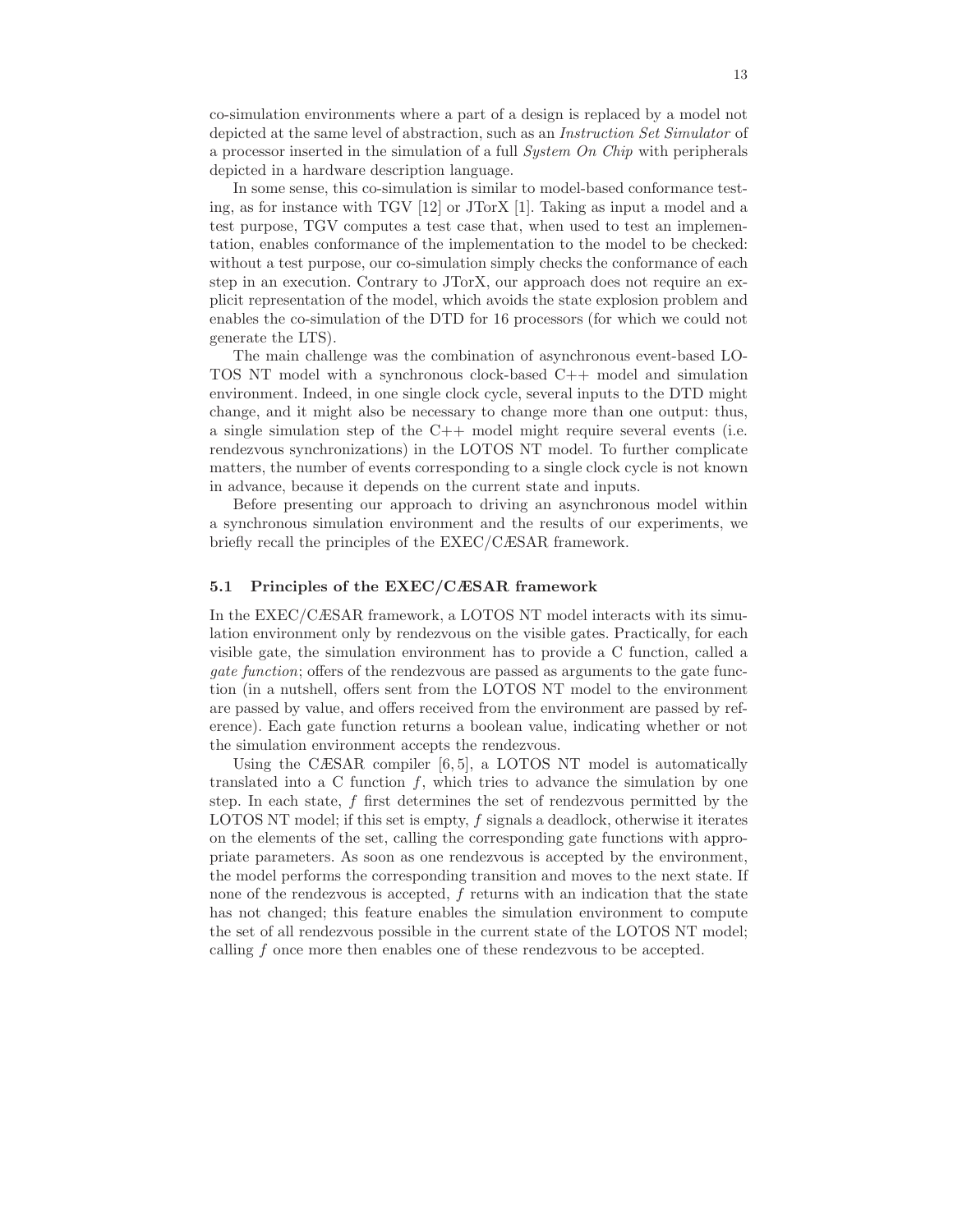#### 5.2 Approach

To integrate the asynchronous LOTOS NT model into the synchronous C++ simulation environment, we took advantage of the feature of EXEC/CÆSAR mentioned above to compute the set of all enabled rendezvous. We also exploited the fact that, as usual for hardware circuits, input and outputs can be distinguished by the gate of the rendezvous: the gates  $ST$ ,  $LD_RQ_n$ , and HOST represent inputs of (i.e. signals received by) the DTD, whereas the gates  $LD_RSPn$  and WAKEUPn represent outputs of (i.e. signals sent by) the DTD. Furthermore, we used the fact that any output of the DTD is always the reaction to (a set of) inputs. Last but not least, we relied on the modeling style, in particular the independence of the different interfaces of LOTOS NT model of the DTD. Indeed, for a set of actions (only inputs or only outputs) that may occur in the same clock cycle, the modeling style ensures the confluence of the execution of the actions in the set, i.e. when the LOTOS NT model of the DTD executes such a set of actions, all orderings lead to the same state. Thus, one can arbitrarily choose one ordering.

Concretely, to simulate the equivalent of one clock cycle of the synchronous  $C++$  model, we execute the following steps.

- Iterate over all proposed rendezvous to compute the set of all enabled outputs of the LOTOS NT model. If this set is different from the set of outputs produced by the C++ model (since the last clock), signal an error.
- Accept all outputs in the set once. If an output is enabled more than once, signal an error.
- Iterate over all proposed rendezvous to compute the set of all enabled inputs of the LOTOS NT model. If this set does not include all inputs to be given to the C++ model, signal an error.
- For all inputs given to the C++ model, provide them once to the LOTOS NT model.
- Accept the rendezvous marking the execution of the decision function.

If we apply this approach to the arbiter example presented in Figure 3, the output signals are OA and OB, input signals are IA and IB, and the decision making signal is D. In a co-simulation, the behavior of the model will not cover the full LTS as an output is always accepted before the next input. For example, in state 3, the input transition  $3 \rightarrow 6$  cannot be taken, due to the output transition  $3 \rightarrow 0$ ; this implies that transition  $6 \rightarrow 8$  is never taken. Because also transition  $5 \rightarrow 7$  cannot be taken, states 7 and 8 are unreachable. Thus, co-simulation obviously explores only a sub-set of the LTS.

#### 5.3 Results

Using the EXEC/CÆSAR framework, we co-simulated the LOTOS NT model of the DTD for 16 processors with the architect's  $C++$  model, using the architect's simulation environment for stimuli generation. After a ramp-up phase mainly devoted to fine-tuning which signal should be considered in which clock phase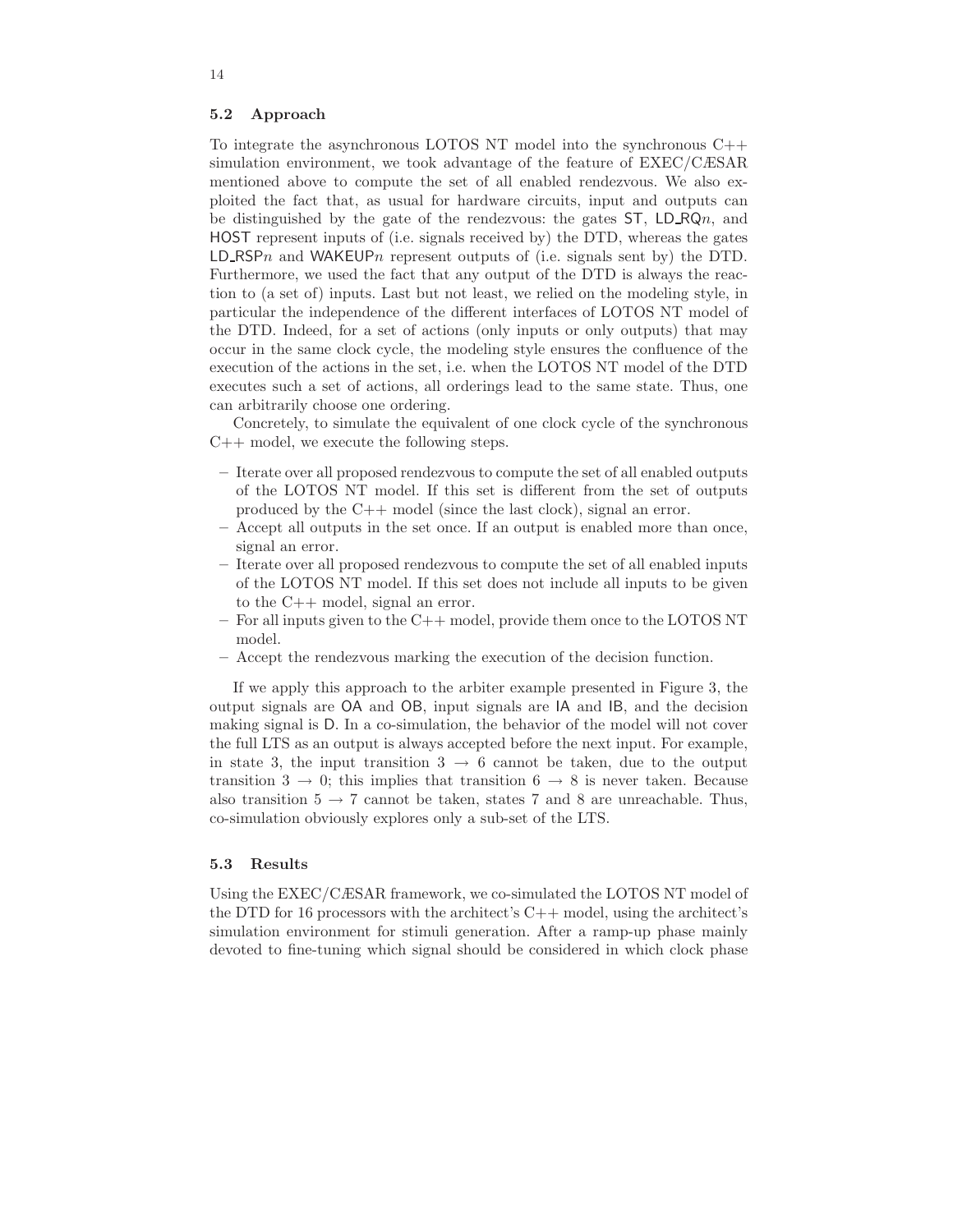and dealing with  $C/C++$  mangling, we were able to run the first scenarios. Being clock-based, the simulation environment imposes the scheduling of the signals; this corresponds to selecting a path in the LOTOS NT model.

For some applications, we found a difference in the choices made by the LOTOS NT and the  $C_{++}$  models. This revealed that the decision part of the two models was not written in the same way. For implementation reasons, the architect's C++ model uses a decision tree, while the LOTOS NT model uses an iterative approach. This highlighted, once again, that a natural-language specification is subject to different interpretations. We modified and re-validated the LOTOS NT model to fit the decisions made by the C++ model.

Although clock-based, the simulation environment should be considered only as cycle-approximate, i.e. only the interaction between the DTD and the processors are precisely modeled, whereas execution time of both memory latency and instruction execution in processors is not modeled precisely. The LOTOS NT model is insensitive to the latter execution times, as it proposes *all* interleavings. Because important properties have been formally verified on LOTOS NT model, and the C++ model behaves as the LOTOS NT model on the execution scheme proposed by the simulation environment, we gained confidence in the fact that the C++ model should have correct behavior in cases not proposed by the simulation environment, which is clearly an added value compared to solely simulation-based validation.

### 6 Conclusion

We illustrated that LOTOS NT, a formal modeling language based on process algebra, is well-suited for modeling, design-space exploration, analysis, and cosimulation of a complex industrial hardware circuit in an asynchronous multiprocessor environment. This increased the confidence in the design and enabled the integration of an optimization that might otherwise have been judged too risky. Although all this would certainly have been possible using a classical formal specification language or other formal methods, we found that using LOTOS NT helped in obtaining the model and communicating with the architect, and might be an interesting addition to the design flow.

This work points to several research directions. First, the case study poses a challenge of using more elaborate and/or prototype state space exploration techniques (e.g. distributed, compositional, and on-the-fly verification, or static analysis for state space reduction) to handle larger scenarios. Second, it would be interesting to consider a more general version of the DTD where each processor would, after boot, declare its instruction-set extensions, and the  $dup()$  operation would also specify the required instructions.

Acknowledgments. We are grateful to Michel Favre (STMicroelectronics) for discussions about the architecture of the DTD and to Radu Mateescu (INRIA) for help with the expression of correctness properties in MCL.